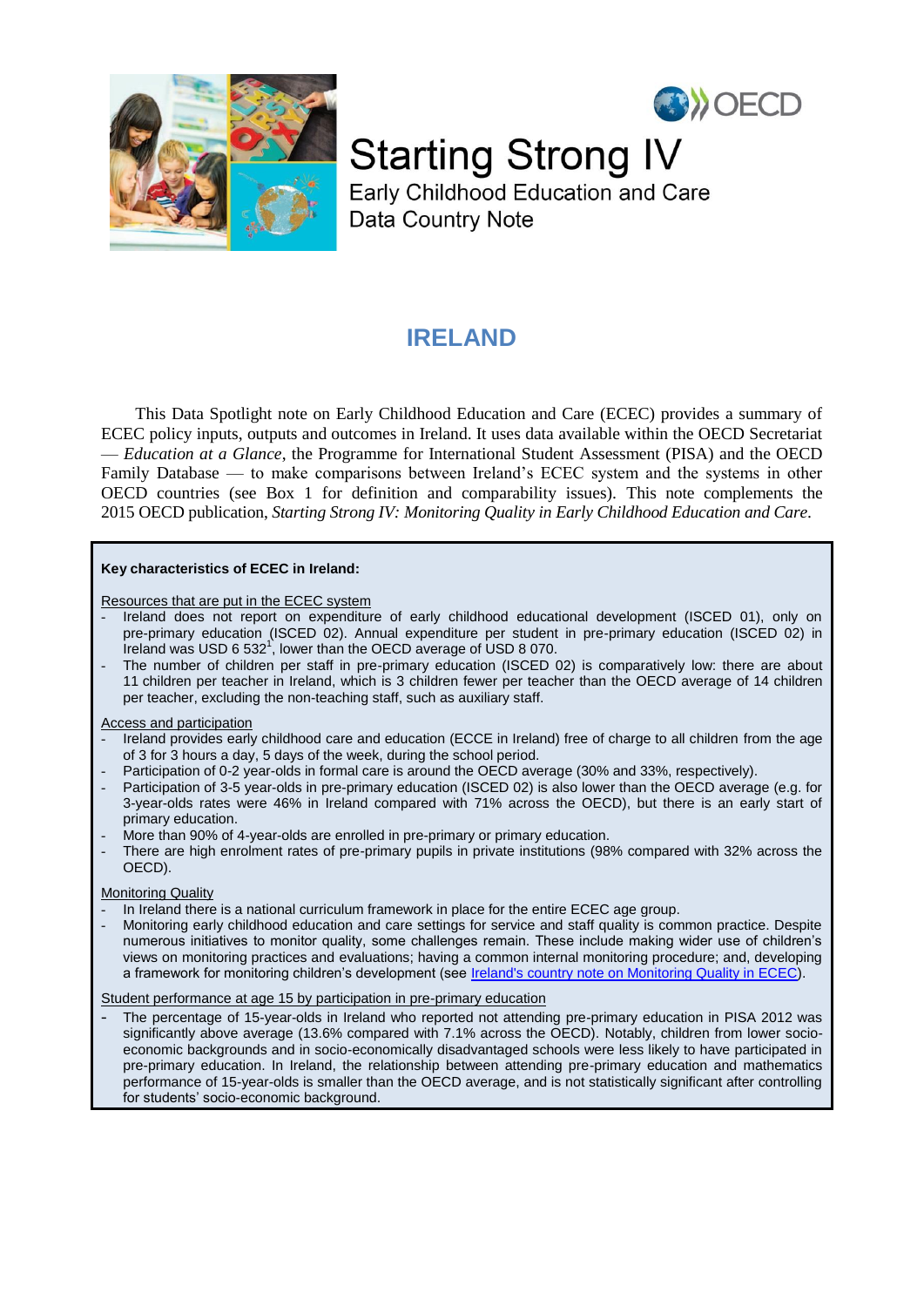# **Introduction**

Participation in ECEC can have a positive effect on children's early learning and development, as well as on subsequent outcomes, such as academic success, labour market performance and socioeconomic mobility. The benefits of ECEC on child outcomes, however, depend on high quality. Settings and programmes that have a high level of quality are positively associated with children's cognitive, social and behavioural development, with disadvantaged children benefitting significantly from highquality settings (OECD, 2011; Gambaro et al., 2014). Policy outcomes are associated with both policy inputs and policy outputs.

For simplicity purposes, this note uses the term early childhood education and care (ECEC) to refer to arrangements providing care and education for children under compulsory school age. This term differs from those used by other sources in this note, including the ISCED 2011 classification (see Box 1 for the ISCED 2011 methodological distinction between childcare and pre-primary education). Because of these differences in definitions, caution is needed when comparing data presented here.

The note is structured in three different sections:

- **Policy inputs**: This section presents indicators of the resources that are put into a system, such as the level and type of sources to finance ECEC, and the regulations of staff-child ratios to achieve outputs or a result.
- **Policy outputs**: This section covers indicators that are the result of the policy inputs put in place, such as enrolment rates by age. Trend data is presented to examine the changes in early childhood education in the past years.
- **Policy outcomes**: This section covers indicators on the outcomes of children that are associated with both policy inputs and policy outputs. For example, indicators on student performance at age 15 by participation in pre-primary education (drawn from PISA 2012 data).

# **Section 1. Policy inputs**

# *Access to early childhood education and care services*

The organisation of early childhood education and care services varies greatly from country to country in terms of structures, but also regarding the age of children attending different types of settings or the intensity of child participation in different settings (see Box 1). Ireland offers integrated programmes that include education and childcare services. Children are eligible for the Early Childhood Care and Education (ECCE) Scheme, which provides services for children of pre-school age i.e. children aged over 3 years and not older than 5 and a half years. From September 2016, there has been a significant expansion to pre-school provision under the ECCE programme with children's eligibility for ECCE has increased from 38 weeks for all children, to an average of 61 weeks (ranging from 51 to 88 weeks depending on date of birth and age starting school). This expansion will see the number of children benefitting from the Programme rise from 67,000 (approx.) in September 2015 to around 127,000 (approx.) by April 2017. The State pays a capitation fee to participating playschools and daycare services. In return, they provide a pre-school service free of charge to all children within the qualifying age range for 3 hours a day, 5 days a week, over the school year [\(www.citizensinformation.ie/en/education/pre\\_school\\_education\\_and\\_childcare/early\\_childhood\\_care\\_a](http://www.citizensinformation.ie/en/education/pre_school_education_and_childcare/early_childhood_care_and_education_scheme.html) nd education scheme.html).

Early childhood educational development programmes (ISCED 01), as defined in ISCED 2011, are not formally structured in Ireland, but some ECEC services for children under 3 years have an intentional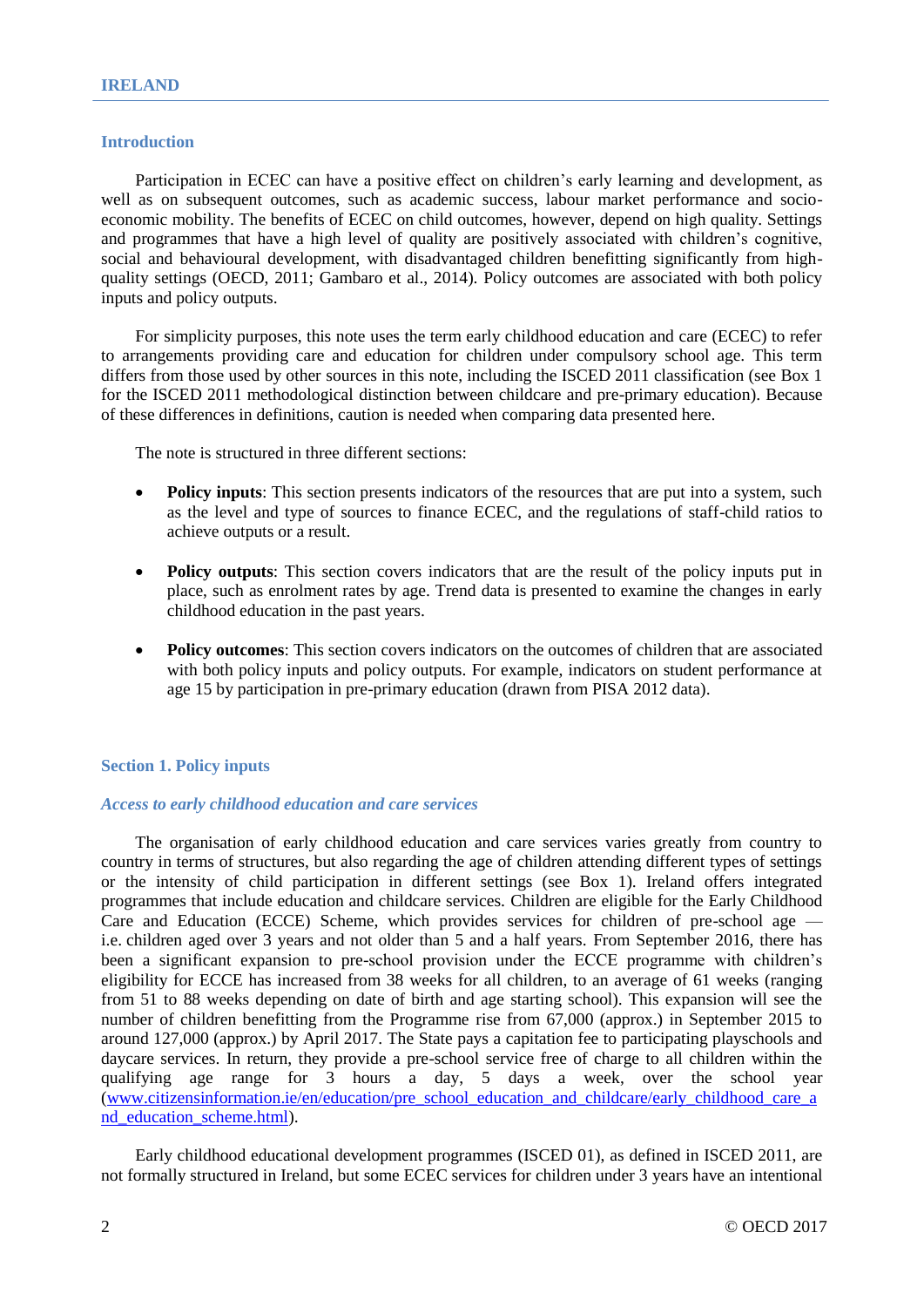educational aim (however, they may be outside the definition of ISCED 2011 and hence not included here). Pre-primary education programmes (ISCED 02) are attended by children aged 3 to 5 years (OECD, 2016a) in pre-primary ECEC services in Ireland. With many 4 and 5-year-olds in Ireland enrolled in primary education (OECD, 2016a) they are also included in ISCED 02, as the compulsory primary education age in Ireland is 6 years.

#### *Funding of early childhood education and care services*

The level of governance responsible for early childhood education and care services differs according to the area concerned, such as funding, and across countries. In Ireland, all responsibilities are at the national level, including responsibility for the financing system of ECEC, minimum standard setting, curriculum development and monitoring of ECEC (OECD, 2015a).

#### Expenditure per student in pre-primary education is lower than the OECD average

The financial investment in ECEC settings and equipment is a key requirement for the development of good and high quality learning environments, and indicates the political priority given to the care and education of young children. Ireland does not report on the public funding of early childhood educational development (ISCED 01), only on pre-primary education and pre-compulsory education within primary schools (ISCED 02). Expenditure per student (ISCED 02) in Ireland was USD 6 532,<sup>2</sup> lower than the OECD average of USD 8 070 in 2013 (see Figure 1).



#### **Figure 1. Annual expenditure per student by educational institutions for all services (2013)**

*Notes:* Countries are ranked in descending order of annual expenditure per student by educational institutions for pre-primary education.

1. Includes some expenditure on child care.

*Source*: OECD (2016), *Education at a Glance 2016: OECD Indicators*, Table C2.3, [http://dx.doi.org/10.1787/888933398316.](http://dx.doi.org/10.1787/888933398316)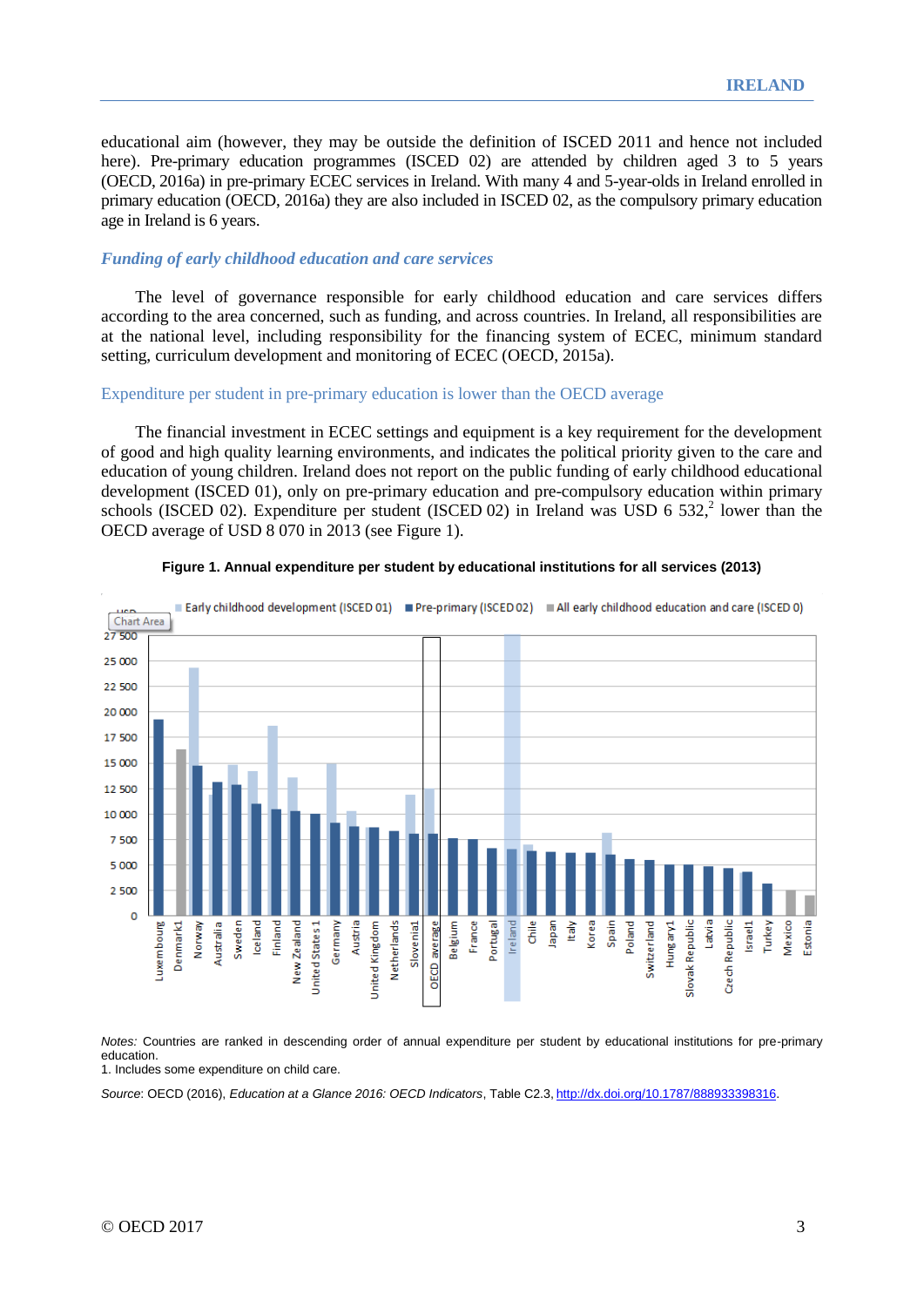#### **Box 1. Distinction between early childhood educational development and pre-primary education: The revised ISCED 2011 classification**

There are many different ECEC systems and structures within OECD countries. Consequently, there is also a range of different approaches to identifying the boundary between early childhood education and childcare.

The International Standard Classification of Education (ISCED) defines internationally comparable levels of education. In ISCED 2011, level 0 covers early childhood education for all ages, including very young children. As the educational properties of ISCED 0 programmes can be difficult to assess directly, several criteria are used to come up with a technical definition. For a programme to be reported as ISCED level 0 it must have: adequate intentional educational properties; be delivered by qualified staff members; take place in an institutionalised setting; meet a minimum intensity/duration; and be targeted at children from age 0 until entry into ISCED level 1 (OECD, 2016). Programmes classified at ISCED level 0 may be referred to in many ways nationally, for example: early childhood education and development, play school, reception, pre-primary, pre-school, *Kindergarten*, *Kita*, *Krippe* or *educación inicial*. For programmes provided in *crèches*, daycare centres, private homes, nurseries, *Tagespflege* or *guarderías*, it is important to ensure that they meet the ISCED level 0 classification criteria specified in ISCED 2011.

In ISCED 2011, programmes are sub-classified into two categories depending on age and the level of complexity of the educational content: early childhood educational development (ISCED 01) and pre-primary education (ISCED 02). ISCED 01 programmes are generally designed for children younger than 3 (OECD, 2016). This is a new category not covered by ISCED 1997. ISCED 02 is designed for children from age 3 years to the start of primary education. It corresponds exactly to level 0 in ISCED 1997.

The comparability of programmes at ISCED level 0 depends on each country's ability to report data according to the standard international definition. Early childhood programmes that are offered in some countries do not necessarily meet the criteria or definition of ISCED 01. This is the case of Belgium (except in the Flemish Community), the Czech Republic, France, Ireland, Italy, Japan, Luxembourg, the Netherlands, Poland, Portugal, the Slovak Republic, Switzerland and the United States. On the other hand, the coverage of ISCED 02 (pre--primary education) is larger, with 32 countries reporting data on enrolment rates at ages 3 and 4. Because of these differences, caution is needed when comparing available data on ISCED 01 drawn from Education at a Glance.

The definition of ECEC in the OECD's Starting Strong series differs from the ISCED 2011 definition. The OECD definition states that "the term early childhood education and care (ECEC) includes all arrangements providing care and education for children under compulsory school age, regardless of setting, funding, opening hours or programme content" (OECD, 2001). This means that settings considered an integral part of countries' ECEC systems, but not covered by the ISCED classification, still fall under the terminology of ECEC.

Data reported in *Education at a Glance 2016*, and presented here as ISCED level 0, use the ISCED 2011 classification (Figures 1, 3). PISA 2012 uses the ISCED 1997 classification (Figure 4). The OECD Family Database definition of "formal" childcare among children aged 0-2 years includes centre-based services, organised day care, pre-school and professional child-minders (Figures 2). That is, it includes ISCED 01 and other registered ECEC services.

*Sources:* OECD (2016), *Education at a Glance 2016: OECD Indicators,* OECD Publishing, Paris, [http://dx.doi.org/10.1787/eag-2016-en;](http://dx.doi.org/10.1787/eag-2016-en) OECD (2001), *Starting Strong I: Early Childhood Education and Care*, OECD Publishing, Paris, http://dx.doi.org/10.1787/9789264192829-en.

# *Quality of early childhood education and care services*

Curriculum frameworks can play a pivotal role in ensuring the quality of ECEC services. In Ireland there is a national curriculum framework in place for the entire ECEC age group. The National Council for Curriculum and Assessment worked with a small number of early years services to produce a curriculum toolkit, entitled Aistear in Action, for use in early years settings. Some other countries have opted for an integrated curriculum for both ECEC and primary education, which may foster the quality of CEC services across age groups. Ireland is considering moving to a more aligned approach (OECD, 2015a).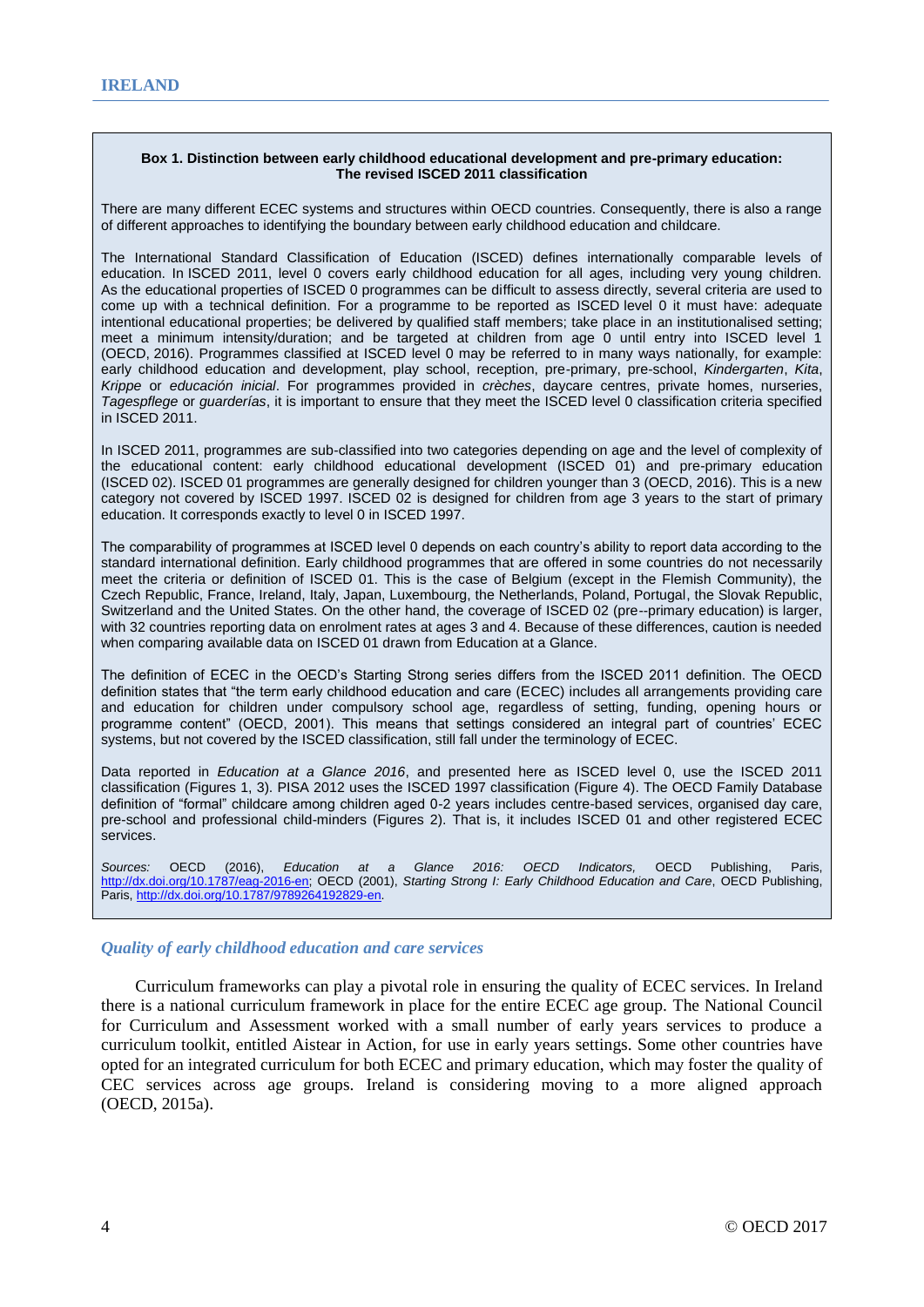#### The number of children per staff member is limited in ECEC settings

In some countries, there are regulations in place regarding the maximum number of children per adult in childcare services. In Ireland, the maximum number of children per teaching staff member in pre-primary education institutions (ISCED 02) is  $11<sup>3</sup>$  (excluding auxiliary staff) (OECD, forthcoming), which is 3 children fewer per teacher than the OECD average of 14 (OECD, 2016a, Table C2.2); Latvia and Luxembourg have a similar ratio. Chile, France and Mexico have the highest number of children per staff member (more than 20 children per staff member). In Australia, New Zealand and Sweden there are less than ten children per staff member (OECD, 2016a, Table C2.2).

# Monitoring of early childhood education and care settings is common practice

While monitoring systems and practices vary widely, certain common trends can be observed. All 24 countries and jurisdictions surveyed for *Starting Strong IV: Monitoring Quality in Early Childhood Education and Care* monitor service and staff quality, and 21 monitor child development and outcomes. In Ireland, all formal pre-primary ECEC and childcare services for children 0-6 years are externally monitored for service and staff quality through inspections carried out by the Child and Family Agency. Ireland is one of three jurisdictions out of the 24 surveyed in the Starting Strong IV study that reported not monitoring child development and outcomes. In countries where child development is monitored, this is most frequently done using observational or narrative tools. These practices are usually internal (defined at the ECEC setting) and they are often complemented with monitoring of external agencies (OECD, 2015a).

Monitoring practices in Ireland, have evolved since the data for Starting Strong IV was collected in 2014. For example, today, staff in Early Years settings observe child outcomes on a regular basis, and the quality of children's learning experiences and achievements is assessed through Early Years Educationfocused Inspections (Department of Education and Skills, 2016). However, there are several monitoring challenges in Ireland. The monitoring of children's views can contribute to improving ECEC services, but children's experience of ECEC is not yet widely monitored in Ireland. In addition, there is no common, widely implemented internal monitoring procedure to gain a more comprehensive picture of quality and inform practices. Developing a common internal monitoring tool, such as self-evaluations, and linking this to external monitoring practices can create greater coherence. Lastly, an already existing child development monitoring tool that has proven to be effective can be adapted to the Irish context to create alignment in, and a more coherent framework for, monitoring children's development. This is discussed in further detail in Ireland's country note on Monitoring Quality in ECEC (OECD, 2016b).

# **Section 2. Policy outputs**

# Participation of 0-2 year-olds in formal childcare is close to the OECD average

Early childhood educational development programmes (ISCED 01), as defined in ISCED 2011, are not formally structured in Ireland, but some ECEC services for children under 3 years have an intentional educational aim. In Ireland, 30% of 0-2 year-olds attend some form of formal ECEC, **<sup>4</sup>** which is close to the OECD average of 33%. Participation in Ireland increased between 2004 and 2013 by around five percentage points, which is a positive step but still less than the growth in many other OECD countries. Denmark, Iceland, Luxembourg, Norway and the Netherlands stand out with participation rates above 50% (see Figure 2).

Participation rates in formal childcare do not provide information about the intensity of participation in childcare services (whether children participate full time or part time), which varies considerably across countries. In Ireland, a child attended formal childcare for an average of 27 hours per week in 2013, which is three hours below the 30 hours that corresponds to full-time care. The full-time equivalent participation rate (adjusted for the intensity of use of childcare services) for 0-2 year-olds in formal childcare is the participation rate if all 0-2 year-olds that use formal childcare do so on a full-time basis.<sup>5</sup>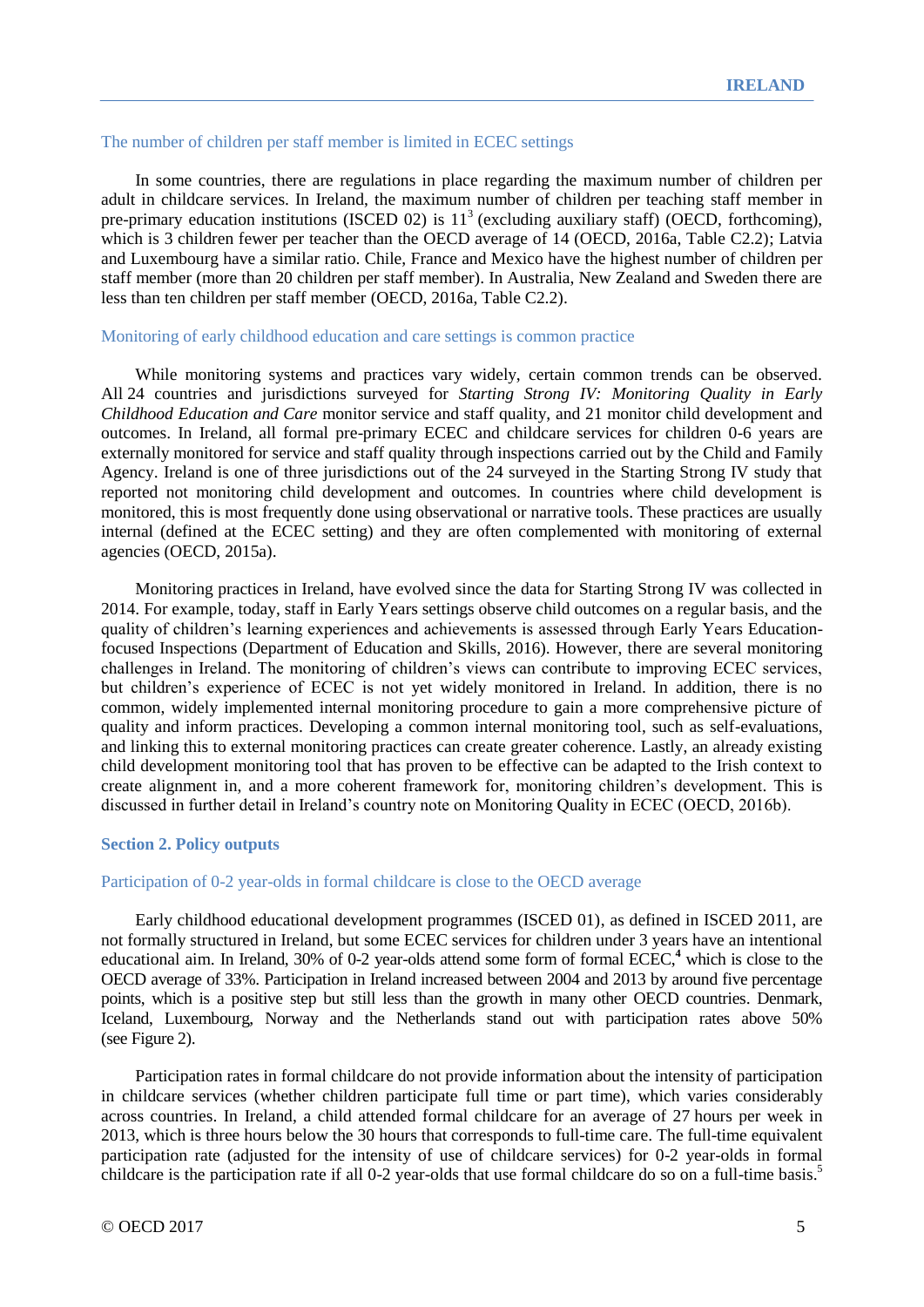In Ireland, the full-time equivalent participation rate is lower than in other countries (28% compared with the OECD average of 35%). This figure reflects the average participation rate and children's relatively lower intensity use of, on average, less than 30 hours per week. In Portugal, the exceptionally long average weekly hours produce a full-time equivalent participation rate of 59%, despite a relatively moderate headcount participation rate of 45% (OECD, 2015b).

#### Low participation of young children in informal care

The average level of participation in formal care does not necessarily imply a larger participation in informal care (generally unregulated care arranged by the child's parent either in the child's home or elsewhere, provided by relatives, friends, neighbours, babysitters or nannies). In 2013, 16% of 0-2 year-olds in Ireland attended informal ECEC.<sup>6</sup> The proportion was lower for older age groups (3-5 year-olds and 6-12 year-olds both at 13%) (OECD, 2015b). Few OECD countries with available data - Denmark, Finland, Norway, Spain and Sweden - have lower shares of young children in informal care. The availability of formal and informal childcare is a key factor for parental employment decisions. In Ireland, 60% of mothers whose youngest child was under the age of 3 were employed in 2013, compared with 54% across the OECD (27 country average) (OECD, 2015b).



**Figure 2. Participation rates in formal childcare (ISCED 0 and other registered ECEC services) among 0-2 year-olds (2003, 2006, 2013)**

*Notes:* Data reflect children in day-care centres and pre-school (both public and private) and those who are cared for by licensed childminders. It excludes informal services provided by relatives, friends or neighbours regardless of whether or not the service is paid for.

Countries are ranked in descending order of the percentage of children under 3-years of age in formal childcare.

1. 2006 data for Australia refer to 2005, and for Bulgaria and Romania to 2007.

2. 2013 data for Japan refer to 2010, and for Australia, Chile, Mexico, and the United States to 2011.

3. Data do not include services provided by the private sector.

4. 2003 data for Austria, Belgium, Luxembourg, France, Greece, Ireland, Italy, Spain refers to 2004, and for Australia and the United States to 2002.

5. Note by Turkey: The information in this document with reference to "Cyprus" relates to the southern part of the Island. There is no single authority representing both Turkish and Greek Cypriot people on the Island. Turkey recognises the Turkish Republic of Northern Cyprus (TRNC). Until a lasting and equitable solution is found within the context of United Nations, Turkey shall preserve its position concerning the "Cyprus issue".

Note by all the European Union Member States of the OECD and the European Commission: The Republic of Cyprus is recognised by all members of the United Nations with the exception of Turkey. The information in this document relates to the area under the effective control of the Government of the Republic of Cyprus.

*Source*: OECD (2015b), OECD Family Database, Table PF3.2.A[. www.oecd.org/social/family/database.](http://www.oecd.org/social/family/database)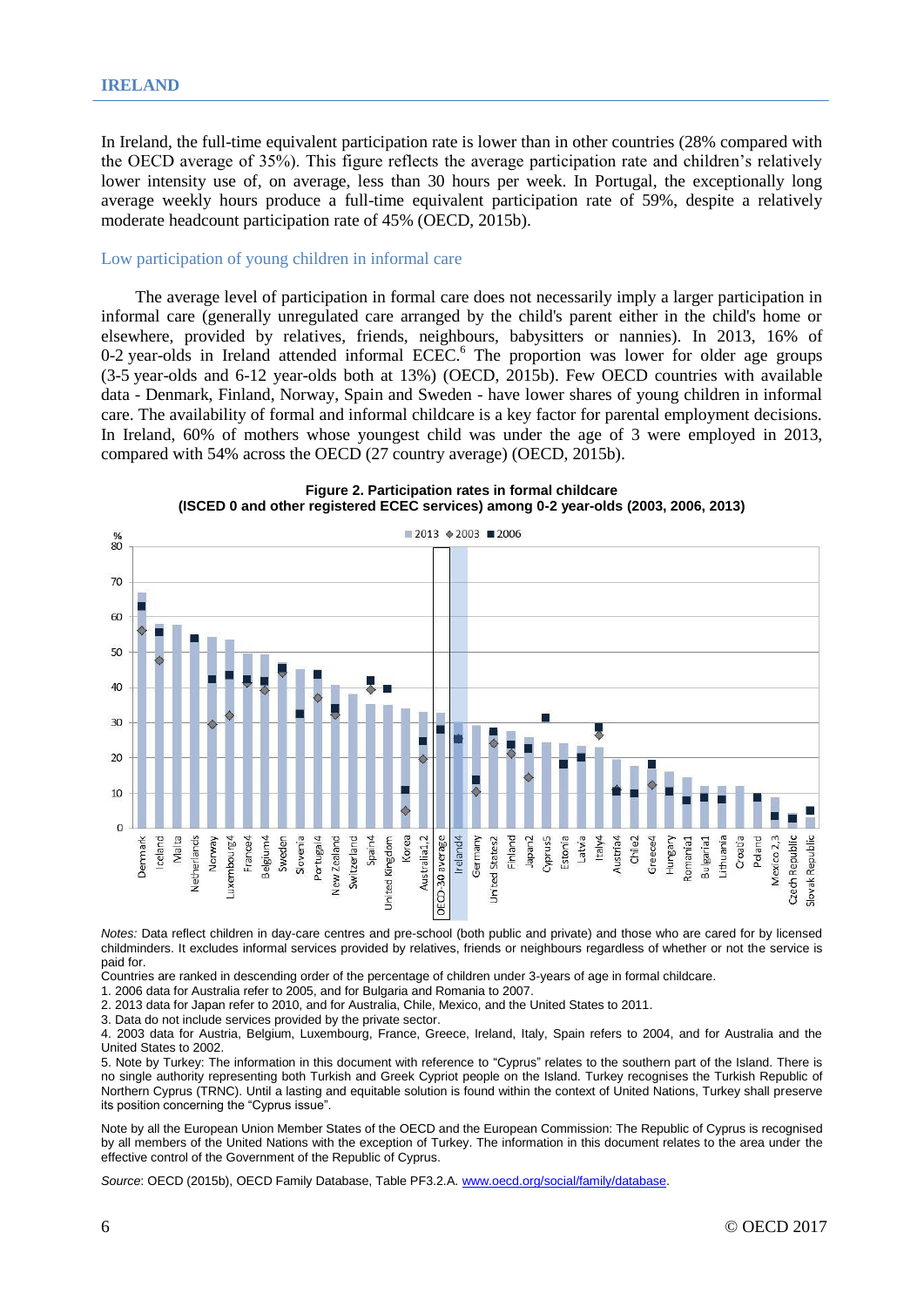# Participation in pre-primary education is lower than the OECD average, but there is an early start of primary schooling

Early childhood education and care (ISCED  $0$ )<sup>7</sup> is the first stage of organised instruction for many children and can, as such, play an important role in their development. While enrolment in these programmes is usually not mandatory and children can enter them at different ages, the majority of 3-4 year-olds in OECD countries are enrolled in early childhood education (mostly pre-primary education). On average across OECD countries, 71% of 3-year-olds and 86% of 4-year-olds attended ECEC programmes (ISCED 0) in 2014, although this varies widely across countries.

Ireland belongs to the few OECD countries (together with Mexico, the United States, Turkey and Switzerland) where less than half of 3-year-olds participate in pre-primary education (ISCED 02) (46 %) (see Figure 3). The participation rate of 4-year-olds in pre-primary education is higher (56%), and it is notable that children in Ireland start primary school early: 36% of 4-year-olds attend primary school (ISCED 1), which is an exception among OECD countries. Hence, 92% of 4-year-olds are in school (ICED 02 or ISCED 1). Most OECD countries achieve full enrolment in ECEC for 5-year-olds, whereas in Ireland nearly all 5-year-olds already attend primary school (OECD, 2016a).



#### **Figure 3. Enrolment rates at age 3 in early childhood education (2005 and 2014)**

*Notes:* Countries are ranked in descending order of the enrolment rates of 3-year-olds in 2013. 2005 data is missing for Austria, Belgium, Denmark, France, Greece, Iceland, Ireland, Latvia, Netherlands, New Zealand, Norway, Slovak Republic, Sweden and United Kingdom. 1. Year of reference 2013 instead of 2014.

*Source*: OECD (2016), *Education at a Glance 2016: OECD Indicators*, Table C2.1, [http://dx.doi.org/10.1787/888933398291.](http://dx.doi.org/10.1787/888933398291)

Early childhood, primary and secondary education are mostly organised in public institutions in OECD countries and, on average, 68% of pre-primary education children (ISCED 02, 3-5 year-olds) were enrolled in public institutions in 2014. In Ireland, almost all pre-primary pupils were enrolled in independent private institutions (98%) and only 2% of pre-primary pupils attend a public setting. No other OECD country has a similarly low proportion of pupils in public institutions (OECD, 2015c, Table C2.2). However, it must be noted that an important share of 4- and most 5-year-olds in Ireland are attending primary education institutions, the majority of which are public settings.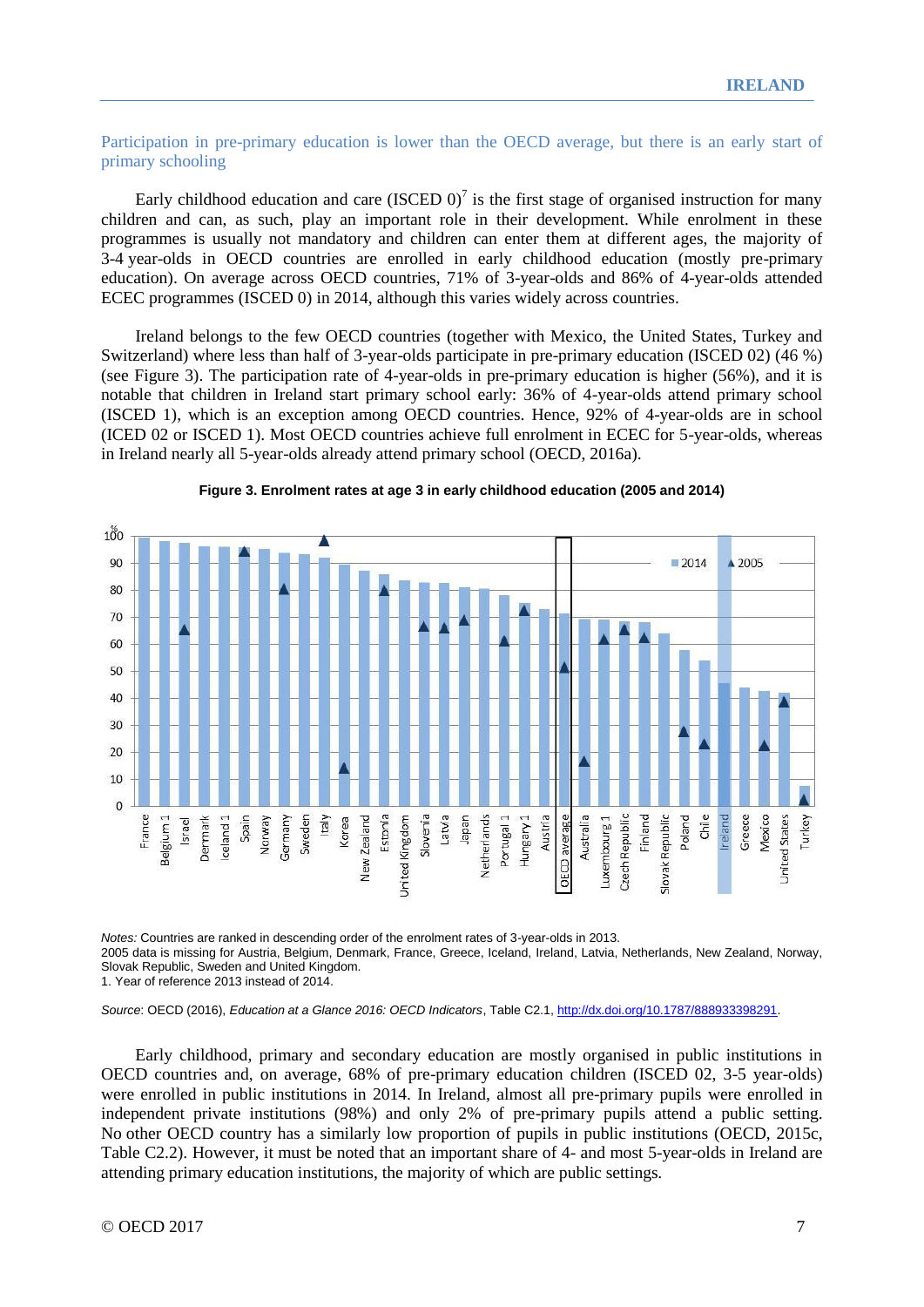# **Section 3. Policy outcomes**

The relationship between attending pre-primary education and mathematics performance of 15-year-olds is smaller than the OECD average and not statistically significant after controlling for students' socio-economic background

Research in neurosciences has shown that the brain sensitivity of highly important developmental areas, such as emotional control, social skills, language and numeracy, peak in the first three years of a child's life (Gambaro et al*.*, 2014). These findings indicate that the first years of children's life are crucial for their later development and learning. High quality ECEC can stimulate the development of these skills, which highlights the importance of early development programmes and their level of quality (OECD, 2006, 2011).

A strong start in education through ECEC is associated with higher performance in adolescence. PISA results show that 15-year-olds who attended a pre-primary education programme (ISCED 02) tended to perform better than students who did not attend pre-primary education. The percentage of 15-year-olds in Ireland who reported not attending pre-primary education in PISA 2012 was significantly above the OECD average (13.6% compared with 7.1% across the OECD, see Figure 4). Notably, children from a lower socio-economic background and in socio-economically disadvantaged schools were less likely to have participated in pre-primary education. Nevertheless, the benefits associated with pre-primary education remain statistically significant in most countries after accounting for students' socio-economic background. In Ireland, by contrast, the relationship between attending at least one year in pre-primary education (ISCED 02) and performance is smaller than the OECD average, and is not statistically significant after controlling for students' socio-economic background (see Figure 4).

PISA data also show that the correlation between enrolment in pre-primary education and performance at the age of 15 is generally stronger in education systems where participation in pre-primary education lasts longer, and the link is more pronounced in settings where the student-to-teaching-staff ratio and public expenditure per child are higher (OECD, 2013). In other words: input policies, such as the student-to-teaching-staff ratio, may be associated with learning outcomes. Despite increased participation and public investment in early childhood education and care services in OECD countries, little comparative data exists to determine under what conditions ECEC services are most beneficial for children, and what aspects are the most beneficial to the child. The OECD is developing a study that will provide information on the factors that support quality and equity in the early years (see Box 2).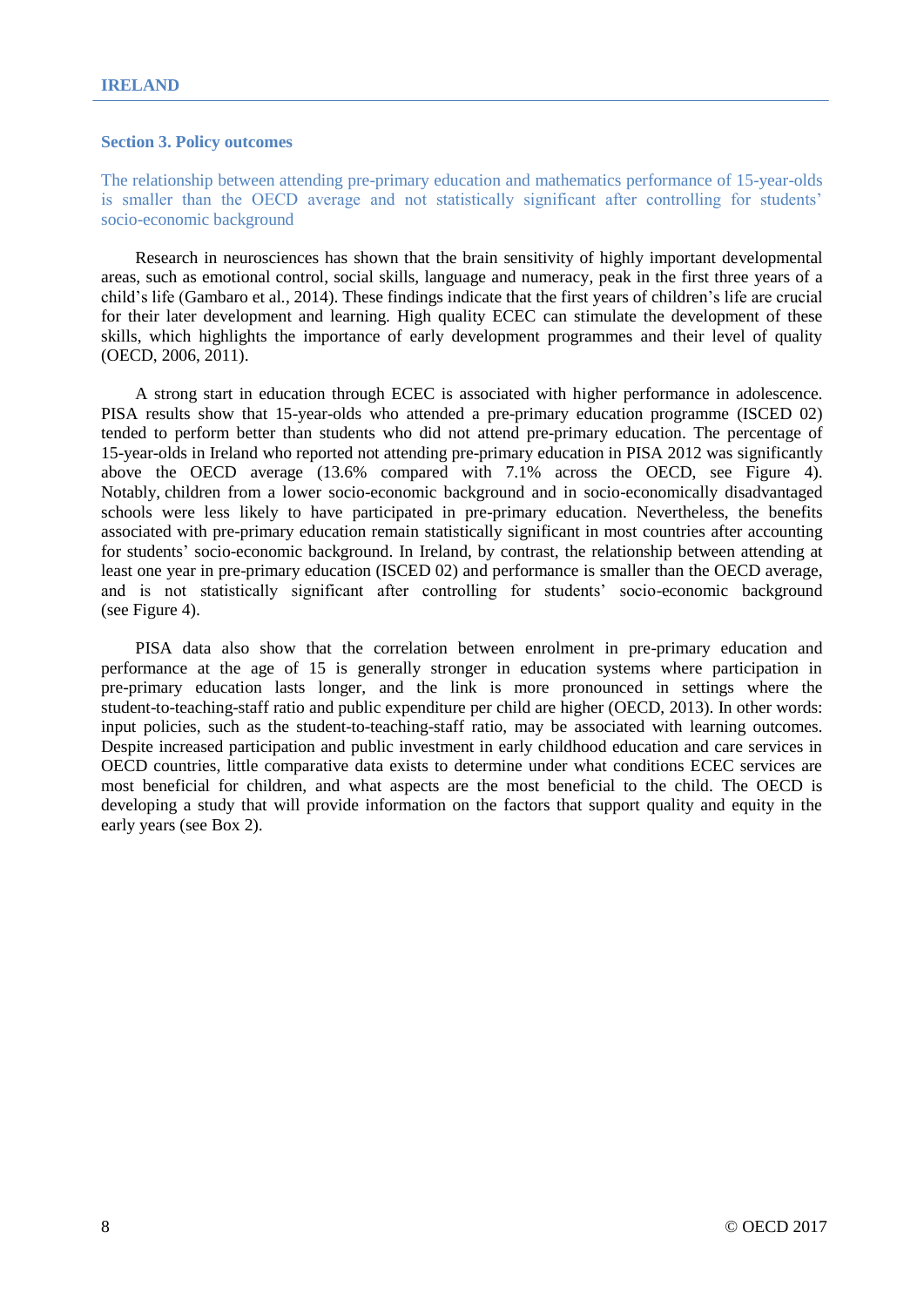

#### **Figure 4. Difference in mathematics performance of 15-year-olds, by attendance in pre-primary education (2012)**

*Notes:* Countries and economies are ranked in descending order of the score-point difference in mathematics performance between students who reported that they had attended pre-primary education (ISCED 0) for more than one year and those who had not attended pre-primary education, after accounting for socio-economic status*.* Score-point differences that are statistically significant are marked in a darker tone.

Participation rates in pre-primary education are drawn from reports of 15-year old students participating in PISA 2012.

*Source*: OECD (2013), *PISA 2012 Results: Excellence through Equity (Volume II): Giving Every Student the Chance to Succeed.*  Figure II.4.11, [http://dx.doi.org/10.1787/9789264201132-en.](http://dx.doi.org/10.1787/9789264201132-en)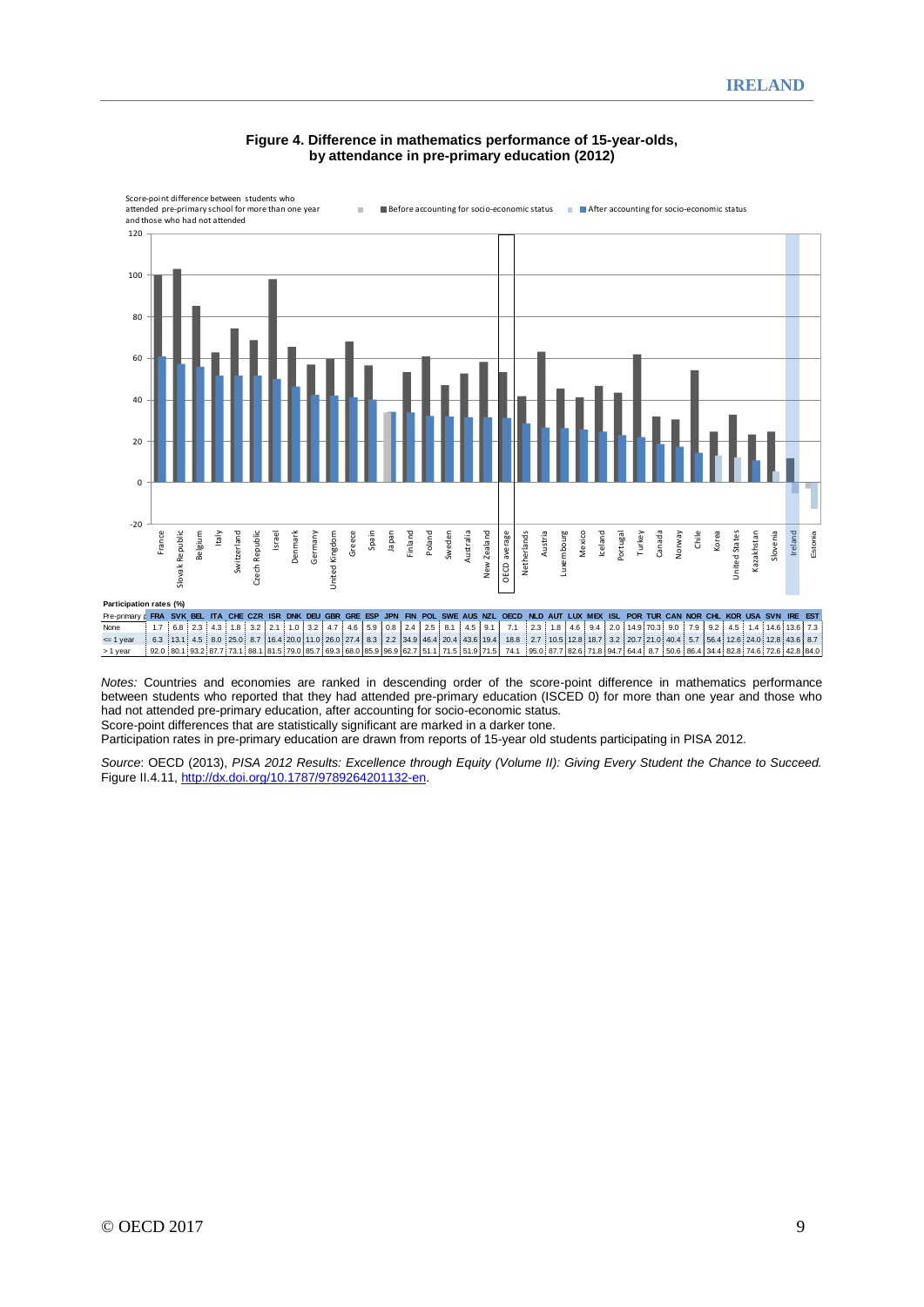#### **Box 2. The development of international data on quality in early education and care**

The OECD programme of work on ECEC includes a series of projects to develop the extent of available data on ECEC. These include:

**The TALIS Starting Strong Survey**: is an international survey of ECEC staff and the quality of the learning and well-being environment in different ECEC settings across OECD member and non-member economies. The objective is to collect data on staff characteristics, pre-service and in-service education, pedagogical practices and beliefs, organisation and management, and working conditions to give countries an internationally framed assessment of what actually happens in their ECEC settings, i.e. the quality of the learning and well-being environment children experience (instrument development and pilot study in 20116, field trial in 2017, main study in 2018 and reporting in 2019).

**The International Early Learning (for Child Well-being) Study** seeks to provide reliable, comparative information on the social, emotional and cognitive development of children to assist countries to improve children's outcomes. It will measure children's early learning outcomes, at approximately five years of age, in the context of their ECEC experiences and home environments. The study will include a child assessment component as well as a parent questionnaire to gather information about the home learning environment. The study will be conducted in 3-6 countries from 2016 to 2019. Results on the study will be released in 2020.

A **thematic study on transitions** from ECEC to primary school will analyse country policies and practices in stimulating quality transitions from ECEC to primary education. This study will be based on existing literature and country background notes, which will form the basis of a comparative analytical report in 2017.

This work is published under the responsibility of the Secretary-General of the OECD. The opinions expressed and arguments employed herein do not necessarily reflect the official views of OECD member countries.

This document and any map included herein are without prejudice to the status of or sovereignty over any territory, to the delimitation of international frontiers and boundaries and to the name of any territory, city or area.

The data for Israel are supplied by and under the responsibility of the relevant Israeli authorities. The use of such data by the OECD is without prejudice to the status of the Golan Heights, East Jerusalem and Israeli settlements in the West Bank under the terms of international law.

#### **© OECD 2017**

You can copy, download or print OECD content for your own use, and you can include excerpts from OECD publications, databases and multimedia products in your own documents, presentations, blogs, websites and teaching materials, provided that suitable acknowledgment of OECD as source and copyright owner is given. All requests for commercial use and translation rights should be submitted to [rights@oecd.org.](mailto:rights@oecd.org)

For more information on Early Childhood Education and Care, visit [www.oecd.org/edu/earlychildhood.](http://www.oecd.org/edu/earlychildhood)

| Questions can be directed to:                     | Country note author:                                |  |  |  |
|---------------------------------------------------|-----------------------------------------------------|--|--|--|
|                                                   | Simone Bloem, independent consultant                |  |  |  |
| Miho Taguma, Directorate for Education and Skills |                                                     |  |  |  |
| Email: Miho.Taguma@oecd.org                       | Country note collaborators OECD:                    |  |  |  |
|                                                   | Maria Huerta, Arno Engel, Eric Charbonnier,         |  |  |  |
|                                                   | Etienne Albiser, Mernie Graziotin, Sophie Limoges,  |  |  |  |
|                                                   | Rachel Linden and Camilla Lorentzen.                |  |  |  |
|                                                   | <b>Country note collaborators Ireland:</b>          |  |  |  |
|                                                   | Maresa Duignan, Department of Education and Skills, |  |  |  |
|                                                   | Ireland and Marion Martin and Toby Wolfe            |  |  |  |
|                                                   | Department of Children and Youth Affairs, Ireland.  |  |  |  |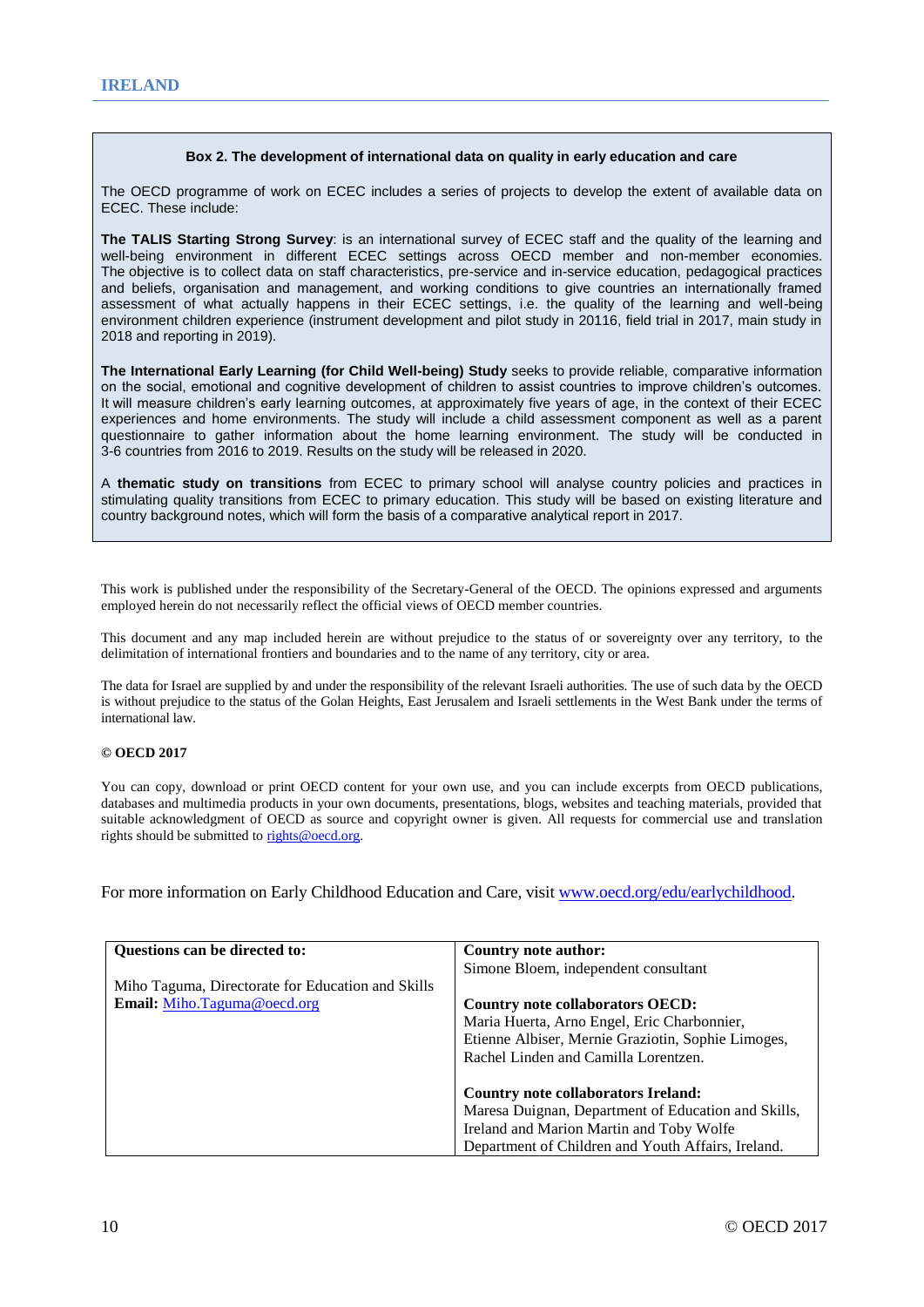# **NOTES:**

- 1. This figure does not fully represent the expenditure per child in pre-primary education It represents the expenditure of pre-compulsory education within primary schools.
- 2. This figure does not fully represent the expenditure per child in pre-primary education in Ireland. It represents mainly the expenditure of 4 to 5 year-olds at primary education level. Direct expenditure per student for 3 to 4 year-olds in pre-primary education is lower, at approximately USD 2 667 per child with some additional expenditure in place to support service quality development, figures for which are not recorded at a per child level.
- 3. The average number of children per adult for 4- to 5-year-olds attending primary education settings is 25 in Ireland.
- 4. The OECD Family Database definition of "formal" childcare among children aged 0-2 years includes centre-based services, organised day care, pre-school and professional childminders.
- 5. The full-time equivalent (FTE) participation rate is calculated as follows: FTE participation rate = participation rates for 0-2 year olds in formal childcare \* (average weekly hours for 0-2 year-olds in formal childcare / 30).
- 6. More recent data available from the Eurostat database [\(http://appsso.eurostat.ec.europa.eu/nui/show.do?dataset=ilc\\_caindother&lang=en\)](http://appsso.eurostat.ec.europa.eu/nui/show.do?dataset=ilc_caindother&lang=en) do not necessarily show progress in this proportion.
- 7. Early childhood education and care refers to programmes classified as ISCED 01 (early childhood educational development) and ISCED 02 (pre-primary education) depending on the age of the child (see Box 1). In Germany, all 3-5 year-olds using ECEC were registered as attending an ISCED 02 programme (pre-primary).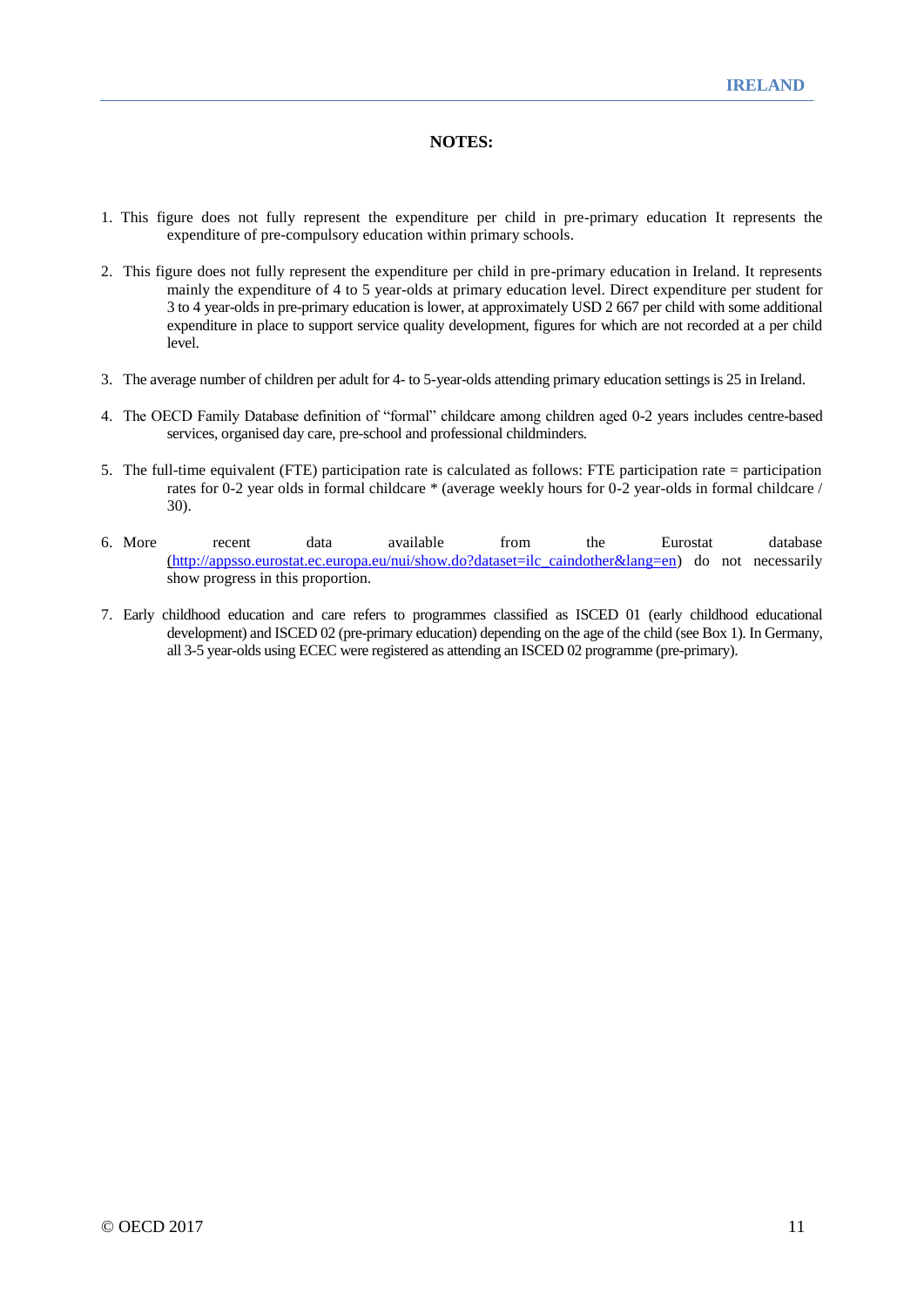#### **REFERENCES**

- Department of Education and Skills (2016) *Guide to Early Years Education-focused Inspection in Early Years settings delivering the Early Childhood Care and Education Programme*, Dublin Department of Education and Skills.
- Gambaro, L., Stewart, K., & Waldfogel, J. (eds.). (2014). *An Equal Start?: Providing Quality Early Education and Care for Disadvantaged Children*, Bristol, Policy Press.
- OECD (forthcoming), *Starting Strong V: Transitions from pre-school to primary school*, OECD Publishing, Paris.
- OECD (2016a), *Education at a Glance 2016: OECD Indicators,* OECD Publishing, Paris, [http://dx.doi.org/10.1787/eag-2016-en.](http://dx.doi.org/10.1787/eag-2016-en)
- OECD (2016b), *Monitoring Quality in Early Childhood Education and Care Country Note on Monitoring ECEC Quality: Ireland,* OECD Publishing, Paris, [www.oecd.org/edu/school/ECECMN-Ireland.pdf.](http://www.oecd.org/edu/school/ECECMN-Ireland.pdf)
- OECD (2015a), *Starting Strong IV: Monitoring Quality in Early Childhood Education and Care*, OECD Publishing, Paris, [http://dx.doi.org/10.1787/9789264233515-en.](http://dx.doi.org/10.1787/9789264233515-en)
- OECD (2015b), *OECD Family Database*, OECD, Paris, [www.oecd.org/social/family/database.htm.](http://www.oecd.org/social/family/database)
- OECD (2015c), *Education at a Glance 2015: OECD Indicators,* OECD Publishing, Paris, [http://dx.doi.org/10.1787/eag-2015-en.](http://dx.doi.org/10.1787/eag-2015-en)
- OECD (2014), *Education at a Glance 2014: OECD Indicators*, OECD Publishing, Paris, [http://dx.doi.org/10.1787/eag-2014-en.](http://dx.doi.org/10.1787/eag-2014-en)
- OECD (2013), *PISA 2012 Results: What Makes Schools Successful? Resources, Policies and Practices (Volume IV),* PISA , OECD Publishing,. [http://dx.doi.org/10.1787/9789264201156-en.](http://dx.doi.org/10.1787/9789264201156-en)
- OECD (2011), *Starting Strong III: A Quality Toolbox for Early Childhood Education and Care*, OECD Publishing, Paris, [http://dx.doi.org/10.1787/9789264123564-en.](http://dx.doi.org/10.1787/9789264123564-en)
- OECD (2006), *Starting Strong II: Early Childhood Education and Care*, OECD Publishing, Paris, [http://dx.doi.org/10.1787/9789264035461-en.](http://dx.doi.org/10.1787/9789264035461-en)
- OECD (2001), *Starting Strong I: Early Childhood Education and Care*, OECD Publishing, Paris, [http://dx.doi.org/10.1787/9789264192829-en.](http://dx.doi.org/10.1787/9789264192829-en)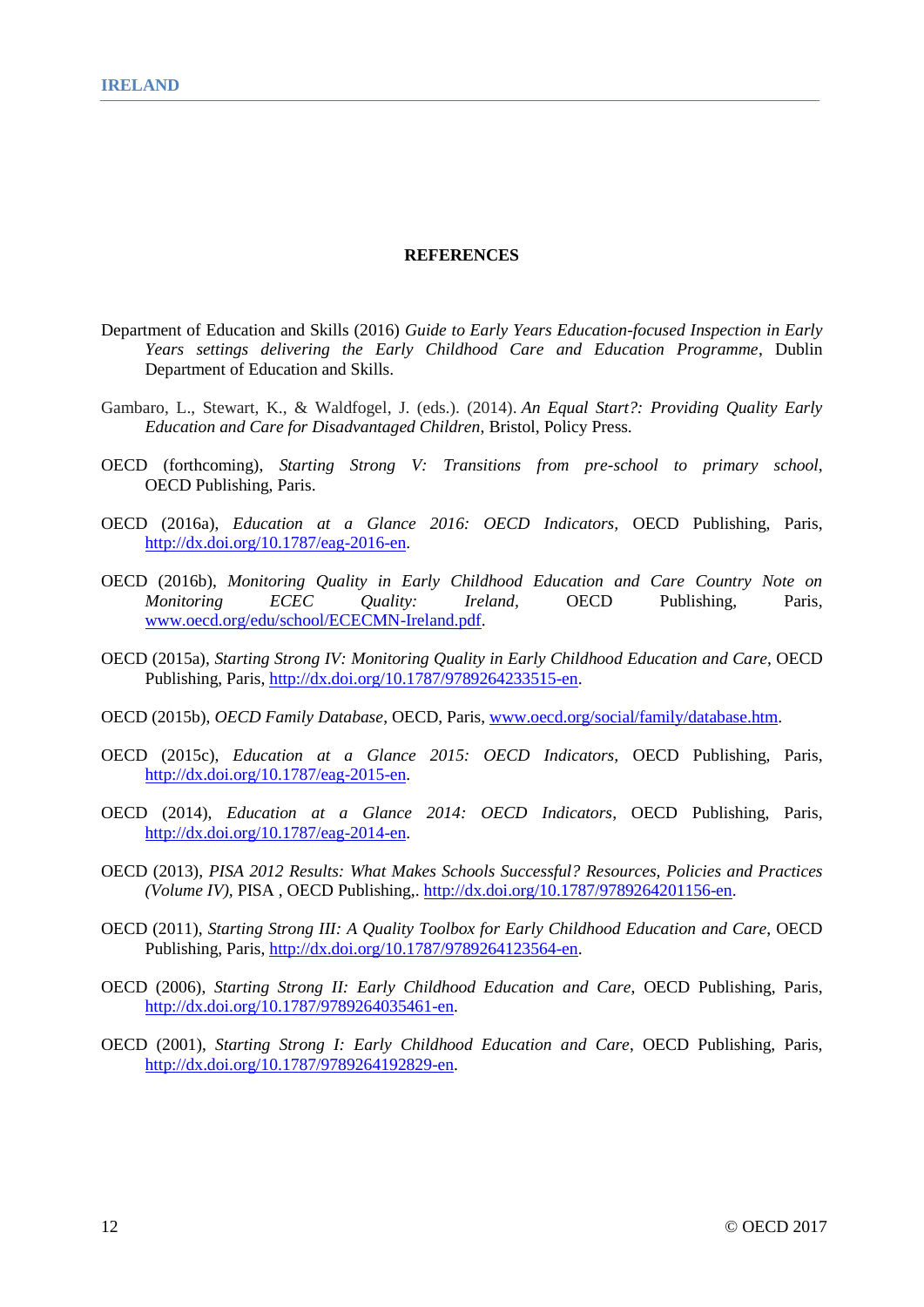| Indicator                                                                                                                                                                        | <b>Ireland</b> | <b>OECD</b><br>average | Ref.<br>year | <b>Table</b>           | <b>Source</b> |
|----------------------------------------------------------------------------------------------------------------------------------------------------------------------------------|----------------|------------------------|--------------|------------------------|---------------|
| <b>Policy inputs</b>                                                                                                                                                             |                |                        |              |                        |               |
| <b>Expenditure</b>                                                                                                                                                               |                |                        |              |                        |               |
| Total expenditure on early childhood educational<br>development (ISCED 01) as a percentage of GDP (%)                                                                            | m              | 0.2                    | 2013         | Table C2.3             | OECD (2016)   |
| Total expenditure on pre-primary education (ISCED 02)<br>as a percentage of GDP (%)                                                                                              | 0.1            | 0.6                    | 2013         | Table C2.3             | OECD (2016)   |
| Total expenditure on all early childhood education<br>(ISCED 0) as a percentage of GDP (%)<br>Proportion of total expenditure on early childhood                                 | m              | 0.8                    | 2013         | Table C2.3             | OECD (2016)   |
| educational development (ISCED 01) from public<br>sources (%)                                                                                                                    | m              | 68.6                   | 2013         | Table C2.3             | OECD (2016)   |
| Proportion of total expenditure on pre-primary<br>education (ISCED 02) from public sources (%)                                                                                   | 100.0          | 82.9                   | 2013         | Table C <sub>2.3</sub> | OECD (2016)   |
| Proportion of total expenditure on early childhood<br>education (ISCED 01 & ISCED 02) from public sources<br>$(\% )$                                                             | m              | 81.2                   | 2013         | Table C2.3             | OECD (2016)   |
| expenditure per student in pre-primary<br>Annual<br>education (ISCED 02)(in USD)                                                                                                 | 6 532*         | 8 0 7 0                | 2013         | Table C2.3             | OECD (2016)   |
| Quality of early childhood education and care                                                                                                                                    |                |                        |              |                        |               |
| services                                                                                                                                                                         |                |                        |              |                        |               |
| Ratio of pupils to teaching staff (in full-time equivalents)<br>in pre-primary education (ISCED 02)<br>Ratio of pupils to contact staff (teachers and teachers'                  | 11             | 14                     | 2014         | Table C2.2             | OECD (2016)   |
| aides) in pre-primary education (in full-time equivalents)<br>(ISCED 02)                                                                                                         | m              | 12                     | 2014         | Table C <sub>2.2</sub> | OECD (2016)   |
| <b>Teachers' salaries</b>                                                                                                                                                        |                |                        |              |                        |               |
| Annual starting salary, typical training of pre-primary<br>teachers in public institutions (in USD)                                                                              | m              | 29 4 94                | 2014         | Table D3.1a            | OECD (2016)   |
| Annual salary after 10 years of experience, typical<br>training of pre-primary teachers in public institutions<br>(in USD)                                                       | m              | 36 491                 | 2014         | Table D3.1a            | OECD (2016)   |
| Annual salary after 15 years of experience, typical<br>training of pre-primary teachers in public institutions                                                                   |                | 39 245                 | 2014         | Table D3.1a            | OECD (2016)   |
| (in USD)                                                                                                                                                                         | m              |                        |              |                        |               |
| Annual salary at top of scale, typical training of<br>pre-primary teachers in public institutions (in USD)                                                                       | m              | 47826                  | 2014         | Table D3.1a            | OECD (2016)   |
| Pre-primary teachers' salaries relative to earnings for<br>full-time, full-year with tertiary-education workers based<br>on teachers' attainment level (25-64 years-old) (ratio) | m              | 0.74                   | 2014         | Table D3.2a            | OECD (2016)   |
| <b>Teachers' characteristics</b>                                                                                                                                                 |                |                        |              |                        |               |
| Annual net teaching time of pre-primary teachers<br>(in hours)                                                                                                                   | m              | 1005                   | 2014         | Table D4.1             | OECD (2016)   |
| Number of annual days of teaching (in days)                                                                                                                                      | m              | 190                    | 2014         | Table D4.1             | OECD (2016)   |

# **Table 1. Summary of ECEC indicators, Ireland and OECD average**